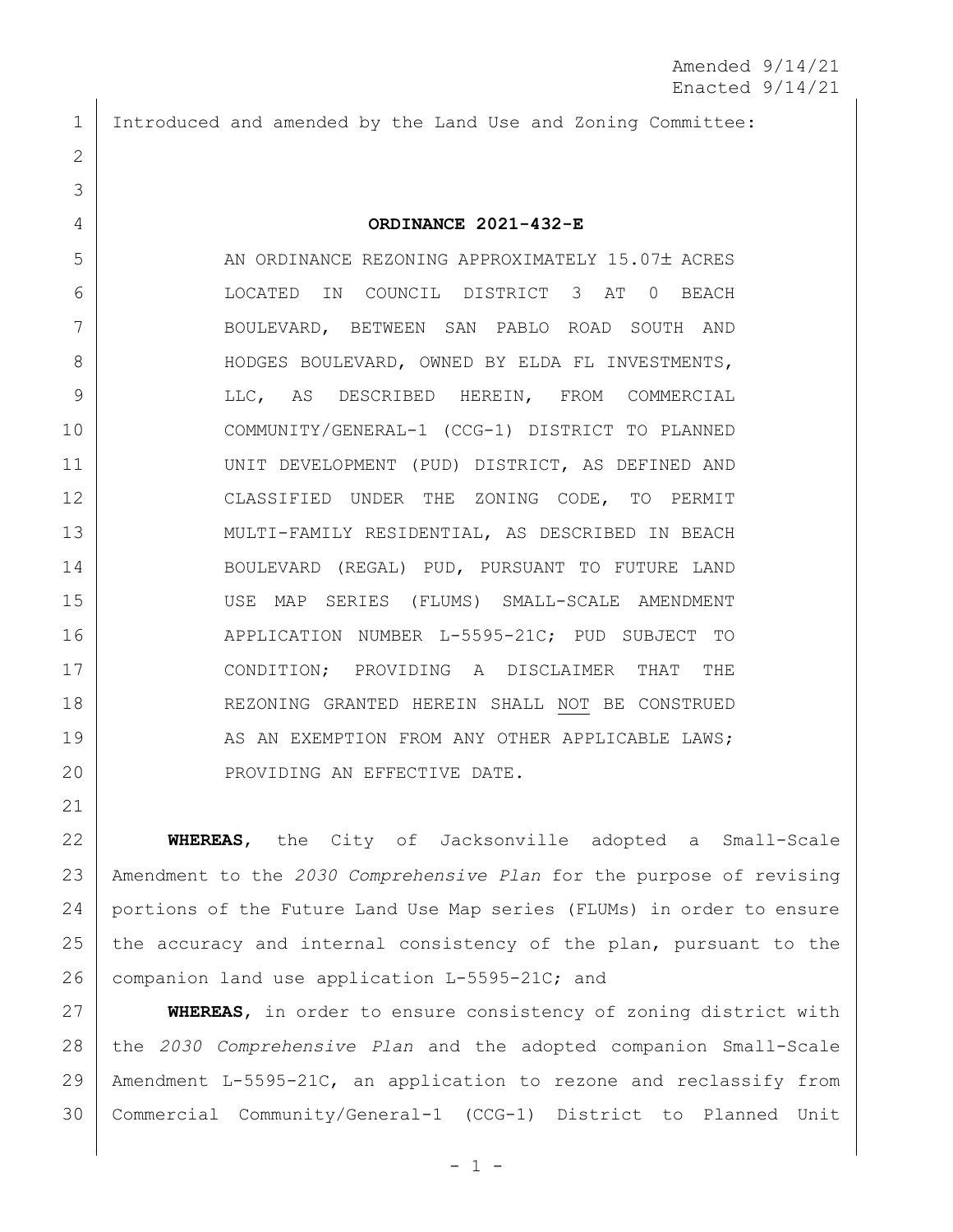Amended 9/14/21 Enacted 9/14/21

 Development (PUD) District was filed by Paul Harden, Esq., on behalf  $2 \mid$  of the owner of approximately 15.07 $\pm$  acres of certain real property 3 in Council District 3, as more particularly described in Section 1; and

 **WHEREAS**, the Planning and Development Department, in order to ensure consistency of this zoning district with the *2030 Comprehensive Plan*, has considered the rezoning and has rendered an advisory 8 opinion; and

 **WHEREAS**, the Planning Commission has considered the application 10 and has rendered an advisory opinion; and

 **WHEREAS**, the Land Use and Zoning (LUZ) Committee, after due notice, held a public hearing and made its recommendation to the 13 Council; and

 **WHEREAS**, the City Council, after due notice, held a public 15 | hearing, and taking into consideration the above recommendations as well as all oral and written comments received during the public hearings, the Council finds that such rezoning is consistent with the *2030 Comprehensive Plan* adopted under the comprehensive planning 19 ordinance for future development of the City of Jacksonville; and

 **WHEREAS**, the Council finds that the proposed PUD does not affect adversely the orderly development of the City as embodied in the *Zoning Code*; will not affect adversely the health and safety of residents in the area; will not be detrimental to the natural 24 environment or to the use or development of the adjacent properties in the general neighborhood; and the proposed PUD will accomplish the 26 | objectives and meet the standards of Section 656.340 (Planned Unit Development) of the *Zoning Code* of the City of Jacksonville; now, 28 therefore

**BE IT ORDAINED** by the Council of the City of Jacksonville: **Section 1. Subject Property Location and Description.** The

 $- 2 -$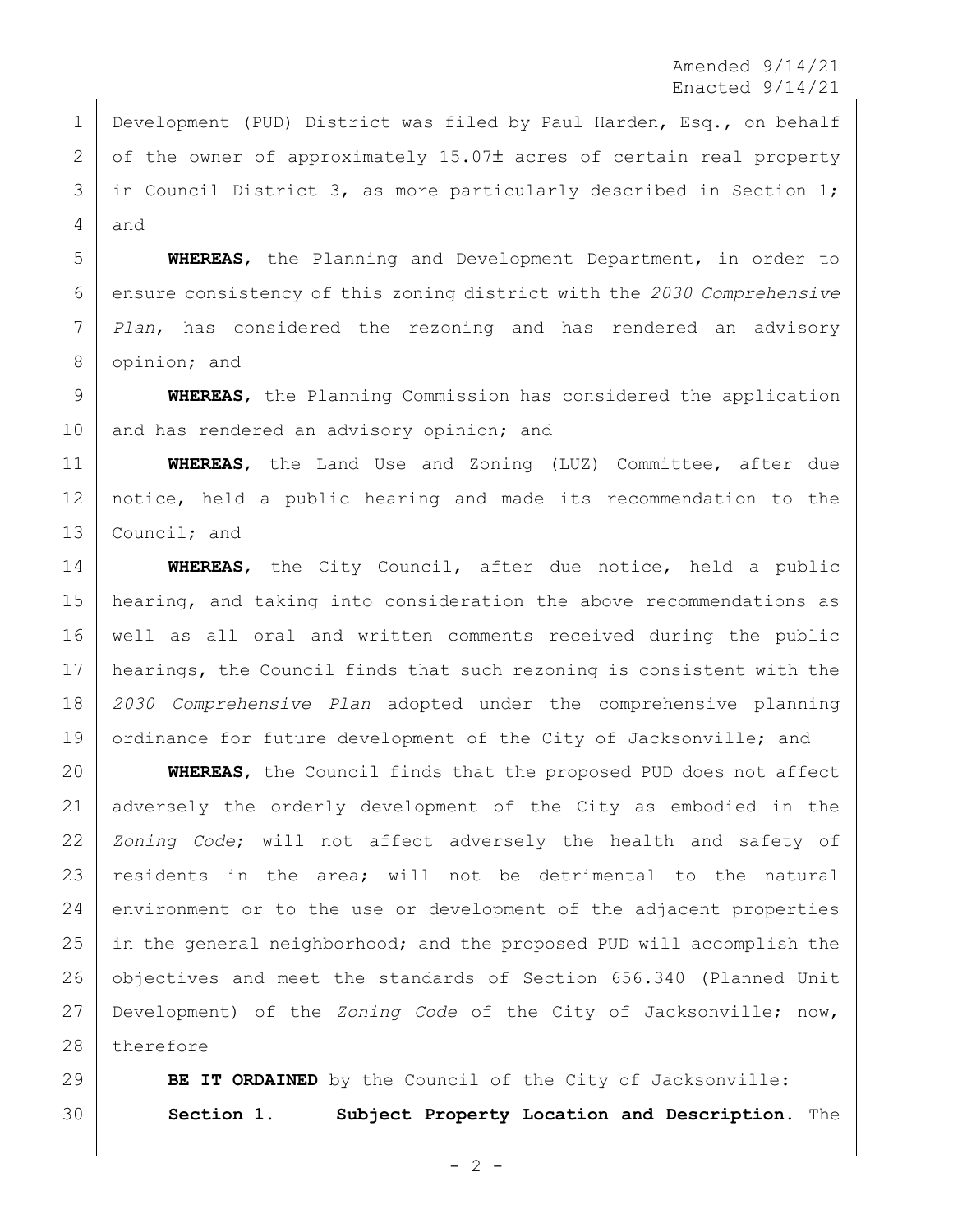Amended 9/14/21 Enacted 9/14/21

1 approximately 15.07± acres are located in Council District 3, at 0 2 Beach Boulevard, between San Pablo Road South and Hodges Boulevard, as more particularly described in **Exhibit 1**, dated June 22, 2021, and graphically depicted in **Exhibit 2**, both of which are **attached hereto** and incorporated herein by this reference (Subject Property).

 **Section 2. Owner and Applicant Description.** The Subject 7 Property is owned by Elda FL Investments, LLC. The applicant is Paul Harden, Esq., 1431 Riverplace Boulevard, Suite 901, Jacksonville, Florida 32207; (904) 396-5731.

 **Section 3. Property Rezoned.** The Subject Property, pursuant to adopted companion Small-Scale Amendment L-5595-21C, is hereby rezoned and reclassified from Commercial Community/General-1 (CCG-1) District to Planned Unit Development (PUD) District. This 14 | new PUD district shall generally permit multi-family residential, and is described, shown and subject to the following documents, **attached hereto**:

**Exhibit 1** – Legal Description dated June 22, 2021.

**Exhibit 2** – Subject Property Map (prepared by P&DD).

**Exhibit 3** – Written Description dated July 1, 2021.

**Exhibit 4** – Site Plan dated July 1, 2021.

 **Section 4. Rezoning Approved Subject to Condition.** This 22 rezoning is approved subject to the following condition. Such condition controls over the Written Description and the Site Plan and may only be amended through a rezoning.

 (1) Pursuant to Policy 4.1.5 of the Transportation Element of 26 the 2030 Comprehensive Plan, the applicant or its successor must 27 | provide for the convenient and safe access by, and securing of, bicycles on site.

 **Section 5. Contingency.** This rezoning shall not become effective until 31 days after adoption of the companion Small-Scale

- 3 -